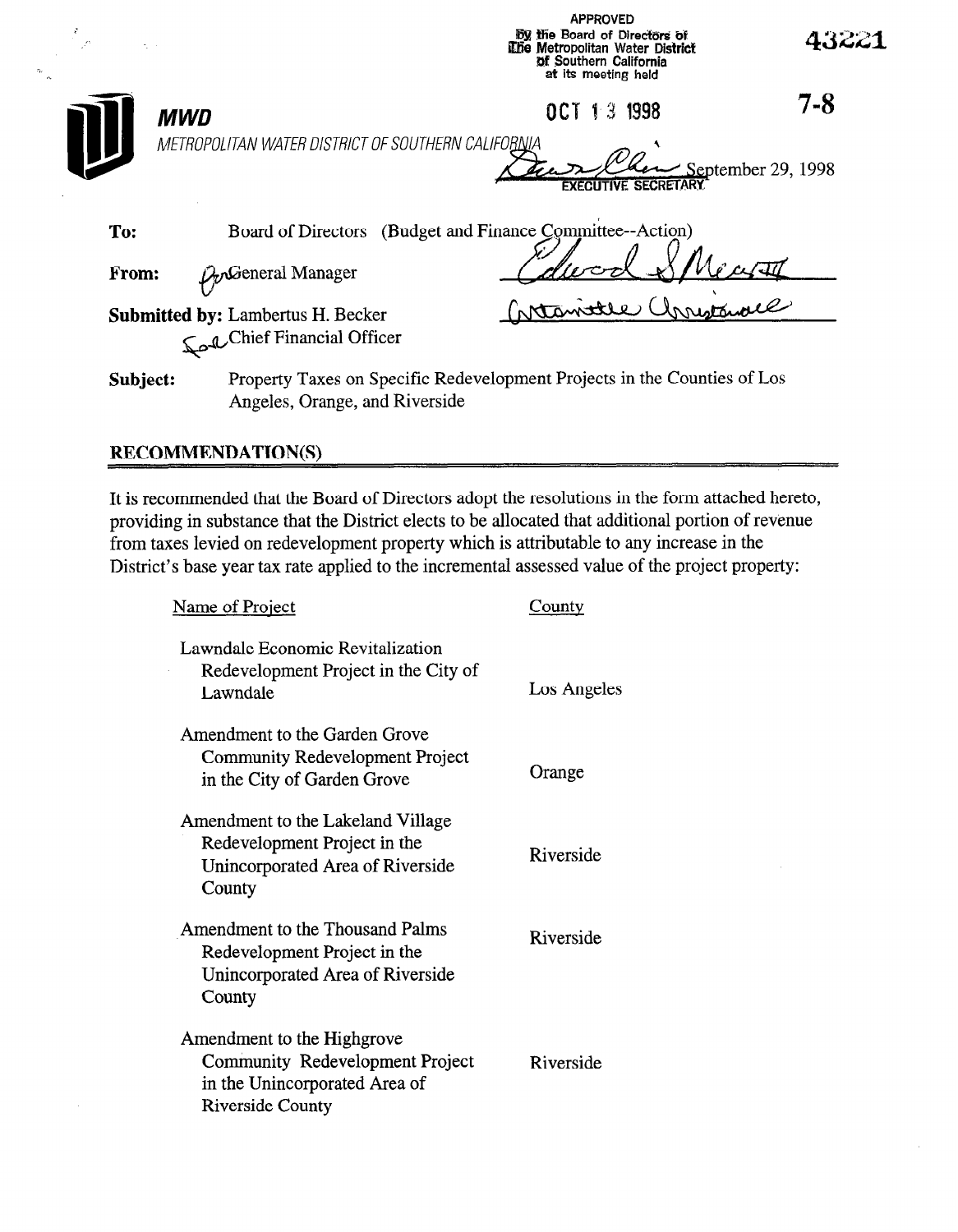### EXECUTIVE SUMMARY

The attached resolution forms are intended to increase the District's share of tax revenue from subject redevelopment projects expected to be authorized under the Community Redevelopment Law (Sections 33000 et seq., of the Health and Safety Code of the State of California). This would occur in the event the District should increase its property tax rate at some time in the future.

### DETAILED REPORT

Existing provisions in the Community Redevelopment Law permit redevelopment agencies to raise revenue through a procedure known as tax increment financing. This is accomplished by the adoption of a redevelopment plan containing a provision which limits various taxing agencies overlying the area of the redevelopment project to whatever revenue may be raised by their tax rate applied to a frozen assessed valuation on project property. ln theory, but for the redevelopment project, the assessed valuation of the blighted area encompassed by the redevelopment project, would diminish or at best remain the same. Accordingly, any increase in assessed valuation resulting from the redevelopment project can be equitably allocated to the redevelopment agency for the repayment of debt incurred by the agency for the redevelopment of the area.

Under the provisions of Section 33670 of the Community Redevelopment Law, the various overlying taxing agencies receive the tax revenue levied on the frozen assessed valuation and the redevelopment agency receives any additional tax revenue attributable to incremental assessed value unless the taxing agency adopts a resolution (prior to the adoption of the redevelopment plan providing for tax increment financing) pursuant to Section 33676, electing to be allocated that portion of the tax revenue on the incremental assessed valuation attributable to increases in the taxing agency's tax rate occurring after the base year.

LHB/amy

Attachment (s )

bdredevl.doc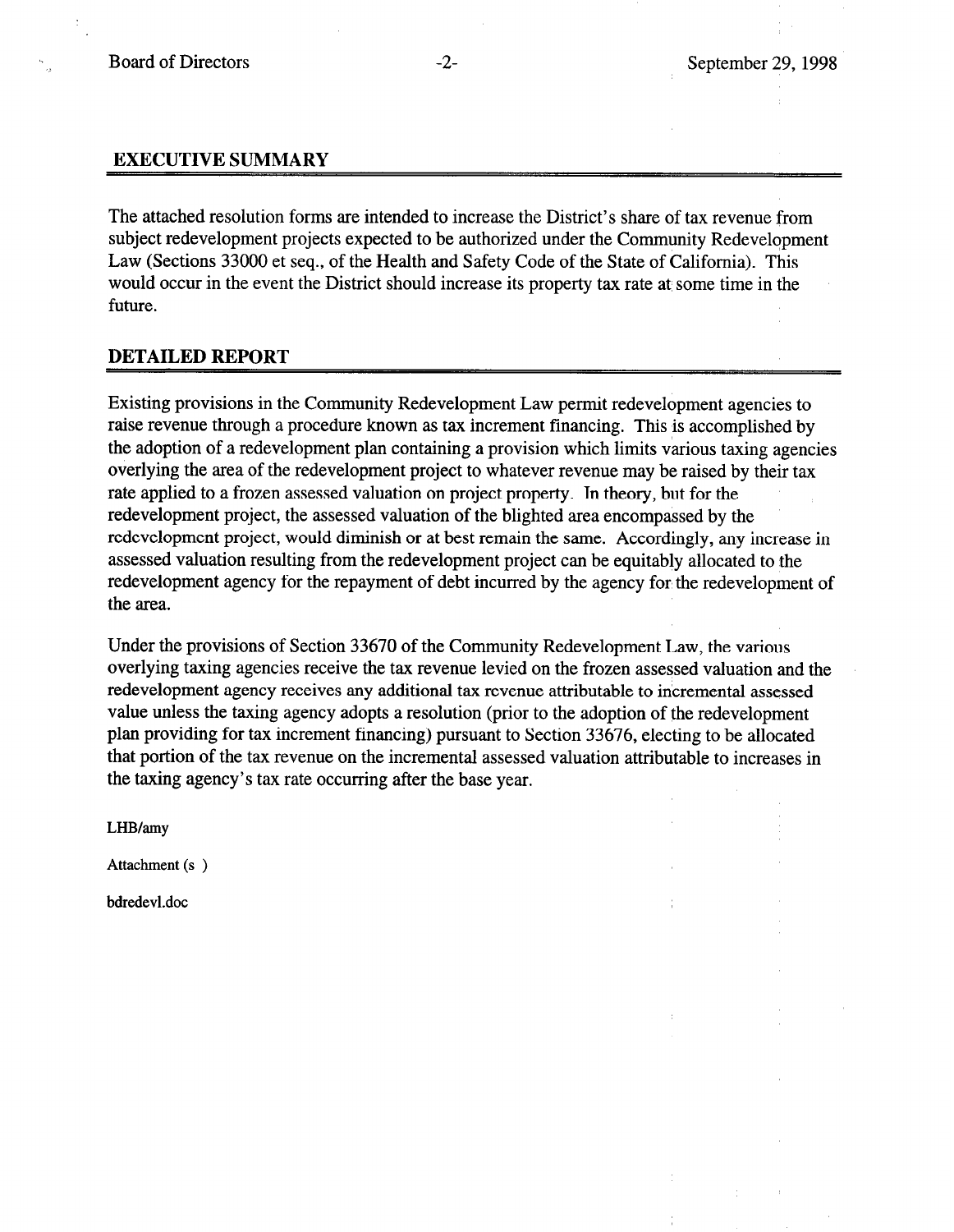Attachment to Board Letter 7-8 Finance and Business Services Division September 29, 1998

#### RESOLUTION 8602

# RESOLUTION OF THE BOARD OF DIRECTORS OF THE METROPOLITAN WATER DISTRICT OF SOUTHERN CALIFORNIA ELECTING TO RECEIVE ALLOCATION OF TAXES PURSUANT TO PROVISIONS OF THE COMMUNITY REDEVELOPMENT LAW

WHEREAS, subdivision (a) of Section 33676 of the Community Redevelopment Law (Sections 33000 et seq., of the Health and Safety Code of the State of California), as amended, provides that any affected taxing agency, such as this District may elect to be allocated, in addition to the portion of taxes allocated to the District pursuant to subdivision (a) of Section 33670 of said Law, that portion of the tax revenues otherwise allocated to a redevelopment agency pursuant to subdivision (b) of Section 33670 attributable to an increase in the District's tax rate which occurs after a redevelopment plan becomes effective;

NOW, THEREFORE, BE IT RESOLVED by the Board of Directors of The Metropolitan Water District of Southern California that this District hereby elects to be allocated, in addition to the portion of taxes allocated to this District pursuant to subdivision (a) of Section  $\overline{3}$  from the community redevelopment  $\overline{3}$  and  $\overline{3}$  redevelopment  $\overline{3}$  revenue of the tax revenue of the tax revenue of the tax revenue of the tax revenue of the tax revenue of the tax revenue of the tax r  $\frac{1}{2}$  allocated to the Lawndale Economic Review Redevelopment Eaw, any portion of the cas revenue of  $\frac{1}{2}$ allocated to the Lawndale Economic Revitalization Redevelopment Project in the City of Lawndale pursuant to subdivision (b) of said Section 33670 which is attributable to any increase in this District's tax rate which occurs after the tax year in which the ordinance adopting the Lawndale Economic Revitalization Redevelopment Project in the City of Lawndale, becomes effective.

 $B = \frac{1}{2} \ln \frac{1}{2}$  further resolved that the Executive Secretary is hereby directed to the Executive Secretary is hereby directed to the Executive Secretary is hereby directed to the Executive Secretary is hereby direct BE IT FURTHER RESOL VED that the Executive Secretary is nere by different file forthwith certified copies of this resolution with the governing body of the Redevelopment Agency, the Redevelopment Agency of the City of Lawndale, and the Auditor-Controller and the Tax Collector of the County of Los Angeles.

In Hereby certify, that the foregoing is a full, that the foregoing is a full, true, and correct copy of and co I HEREBY CERTIFY, that the foregoing is a full, true, and correct copy of a resolution adopted by the Board of Directors of The Metropolitan Water District of Southern California at its meeting held October 13, 1998.

> **Executive Secretary** The Metropolitan Water District of Southern California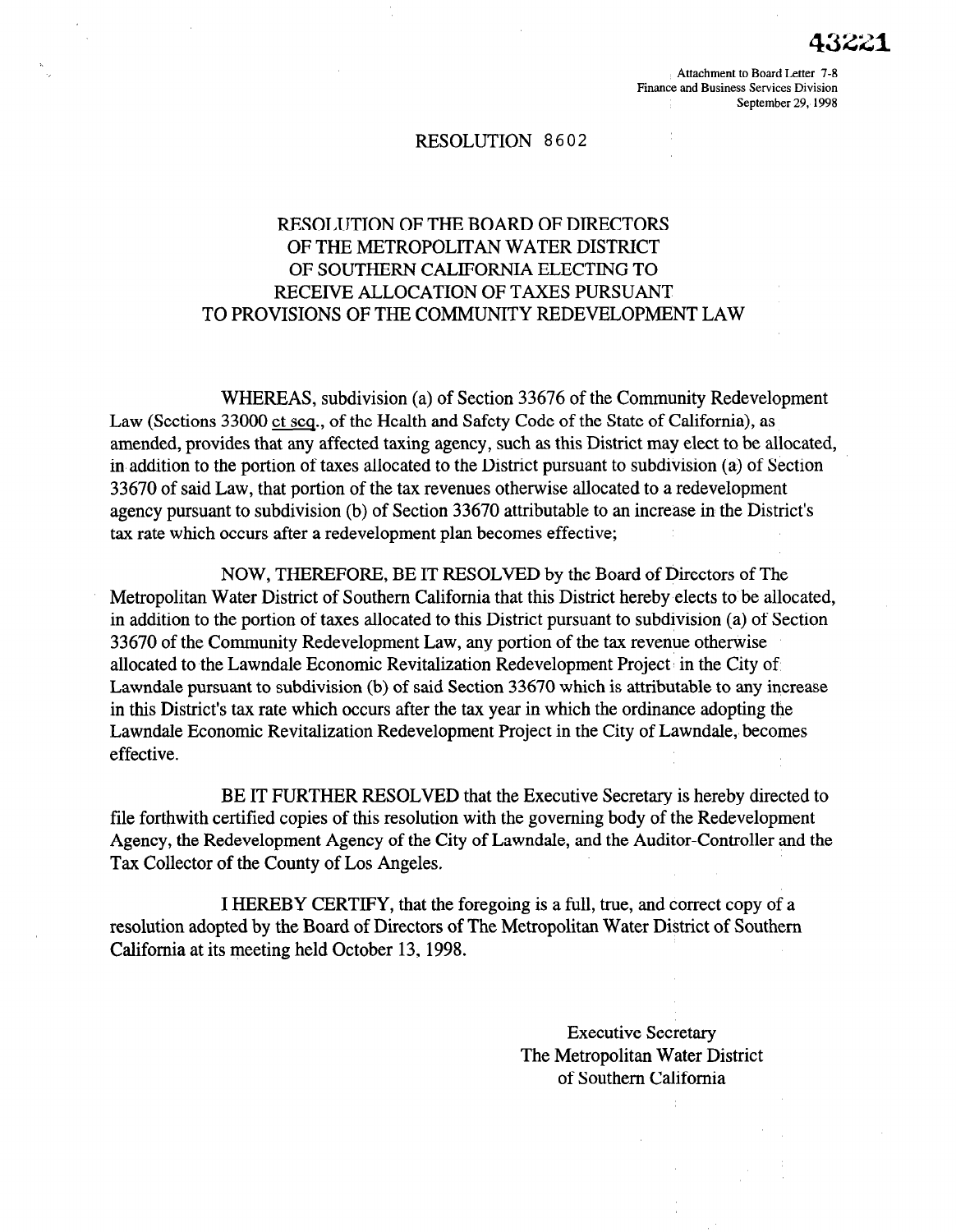Attachment to Board Letter 7-8 Finance and Business Services Division September 29,199s

#### RESOLUTION 8603

## RESOLUTION OF THE BOARD OF DIRECTORS OF THE METROPOLITAN WATER DISTRICT OF SOUTHERN CALIFORNIA ELECTING TO RECEIVE ALLOCATION OF TAXES PURSUANT TO PROVISIONS OF THE COMMUNITY REDEVELOPMENT LAW

WHEREAS, subdivision (a) of Section 33676 of the Community Redevelopment Law (Sections 33000 et seq., of the Health and Safety Code of the State of California), as amended, provides that any affected taxing agency, such as this District may elect to be allocated, in addition to the portion of taxes allocated to the District pursuant to subdivision (a) of Section 33670 of said Law, that portion of the tax revenues otherwise allocated to a redevelopment agency pursuant to subdivision (b) of Section 33670 attributable to an increase in the District's tax rate which occurs after a redevelopment plan becomes effective;

NOW, THEREFORE, BE IT RESOLVED by the Board of Directors of The Metropolitan Water District of Southern California that this District hereby elects to be allocated, in addition to the portion of taxes allocated to this District pursuant to subdivision (a) of Section 33670 of the Community Redevelopment Law, any portion of the tax revenue otherwise allocated the Community Redevelopment Law, any portion of the tax revenue offici wise anotated to the Amendment to the Garden Grove community redevelopment I roject. In the City of Garden Grove pursuant to subdivision (b) of said Section 33670 which is attributable to any increase in this District's tax rate which occurs after the tax year in which the ordinance adopting the Amendment to the Garden Grove Community Redevelopment Project in the City of Garden Grove, becomes effective.

BE IT FURTHER RESOLVED that the Executive Secretary is the Executive Secretary is the Executive Secretary is directed to the Executive Secretary is directed to the Executive Secretary is directed to the Executive Secretar **FILE FORTHER RESOLVED that the EXECUTVE SECTEMENT IS RETEDY OFFECTED** file forthwith certified copies of this resolution with the governing body of the Redevelopment Agency, the Redevelopment Agency of the City of Garden Grove, and the Auditor-Controller and the Tax Collector of the County of Orange.

In Hereby certify, that the foregoing is a full, that the foregoing is a full, true, and correct copy of and I HEKEB Y CEKTIFY, that the foregoing is a full, true, and correct copy of a resolution adopted by the Board of Directors of The Metropolitan Water District of Southern California at its meeting held October 13, 1998.

> **Executive Secretary** The Metropolitan Water District of Southern California

Executive Secretary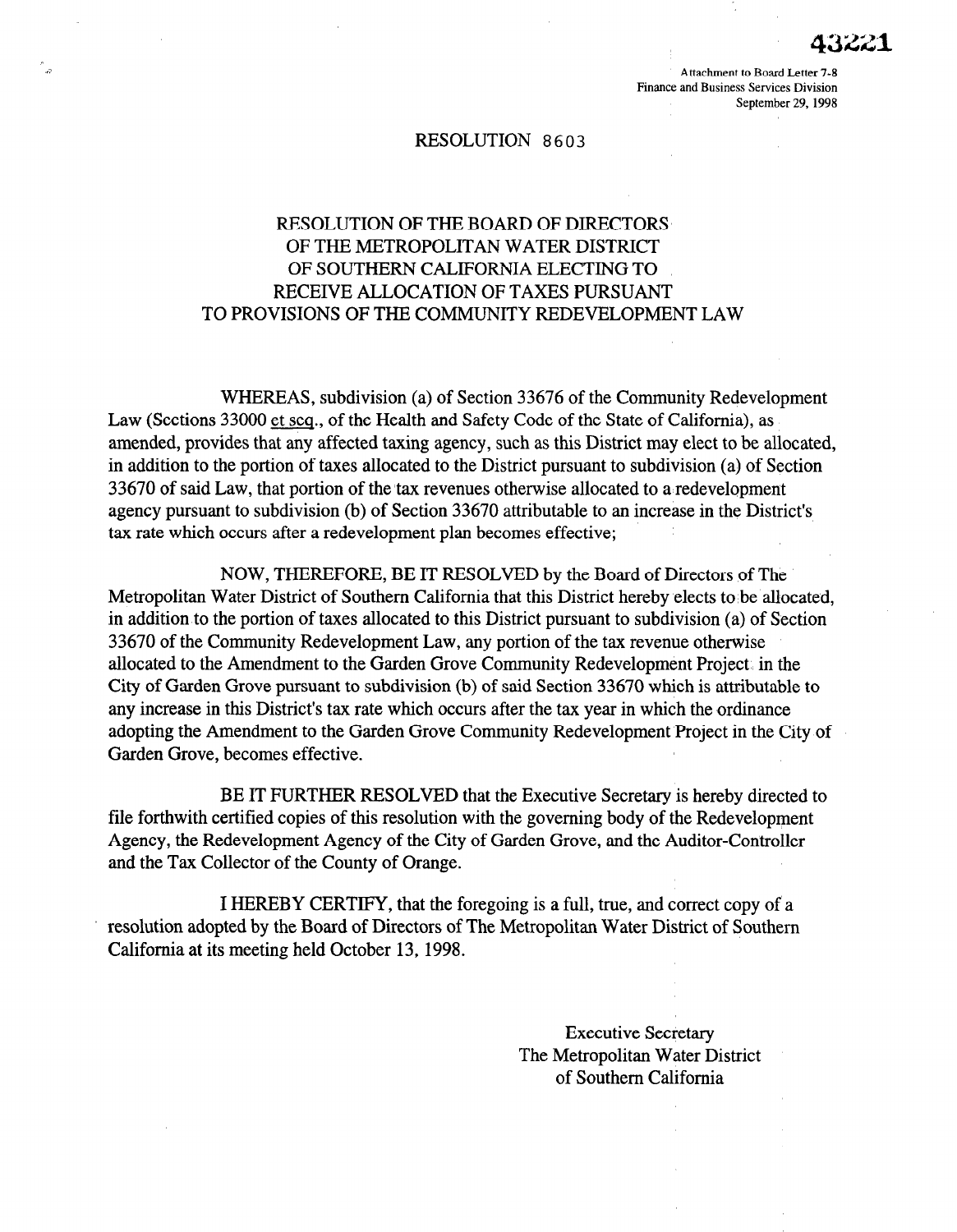Attachment to Board Letter 7-8 Finance and Business Services Division September 29, 1998

#### RESOLUTION 8 6 0 4

# RESOLUTION OF THE BOARD OF DIRECTORS OF THE METROPOLITAN WATER DISTRICT OF SOUTHERN CALIFORNIA ELECTING TO RECEIVE ALLOCATION OF TAXES PURSUANT TO PROVISIONS OF THE COMMUNITY REDEVELOPMENT LAW

WHEREAS, subdivision (a) of Section 33676 of the Community Redevelopment Law (Sections 33000 et seq., of the Health and Safety Code of the State of California), as amended, provides that any affected taxing agency, such as this District may elect to be allocated, in addition to the portion of taxes allocated to the District pursuant to subdivision (a) of Section 33670 of said Law, that portion of the tax revenues otherwise allocated to a redevelopment agency pursuant to subdivision (b) of Section 33670 attributable to an increase in the District's tax rate which occurs after a redevelopment plan becomes effective;

NOW, THEREFORE, BE IT RESOLVED by the Board of Directors of The Metropolitan Water District of Southern California that this District hereby elects to be allocated, in addition to the portion of taxes allocated to this District pursuant to subdivision (a) of Section 33670 of the Community Redevelopment Law, any portion of the tax revenue otherwise allocated to the Amendment to the Lakeland Village Redevelopment Project (Project No.l-1986, Amendment No. 1, Lakeland Village Sub-Area) in the unincorporated area of the County of riverside pursuant to subdivision of subdivision in the anti-reportation area of the County of  $\mu$ iverside parsualit to subdivision (b) of said Section 33070 which is attributable to any incrediin this District's tax rate which occurs after the tax year in which the ordinance adopting the Amendment to the Lakeland Village Redevelopment Project (Project No.1-1986, Amendment No.1, Lakeland Village Sub-Area) in the unincorporated area of the County of Riverside, becomes effective.

 $B = \frac{1}{2}$  further resolved that the Executive Secretary is hereby directed to  $\frac{1}{2}$ file for the government copies of the government and the government of the redevelopment of the Redevelopment of the Redevelopment of the Redevelopment of the Redevelopment of the Redevelopment of the Redevelopment of the file forthwith certified copies of this resolution with the governing body of the Redevelopment Agency, the Riverside County Economic Development Agency, and the Auditor-Controller and the Tax Collector of the County of Riverside.

In Hereby certify, that the foregoing is a full, that the foregoing is a full, true, and correct components of and copy of and copy of and components of and components of and components of and components of and components

I HEREBY CERTIFY, that the foregoing is a full, true, and correct copy of a resolution adopted by the Board of Directors of The Metropolitan Water District of Southern California at its meeting held October 13, 1998.

> Executive Secretary The Metropolitan Water District of Southern California

Executive Secretary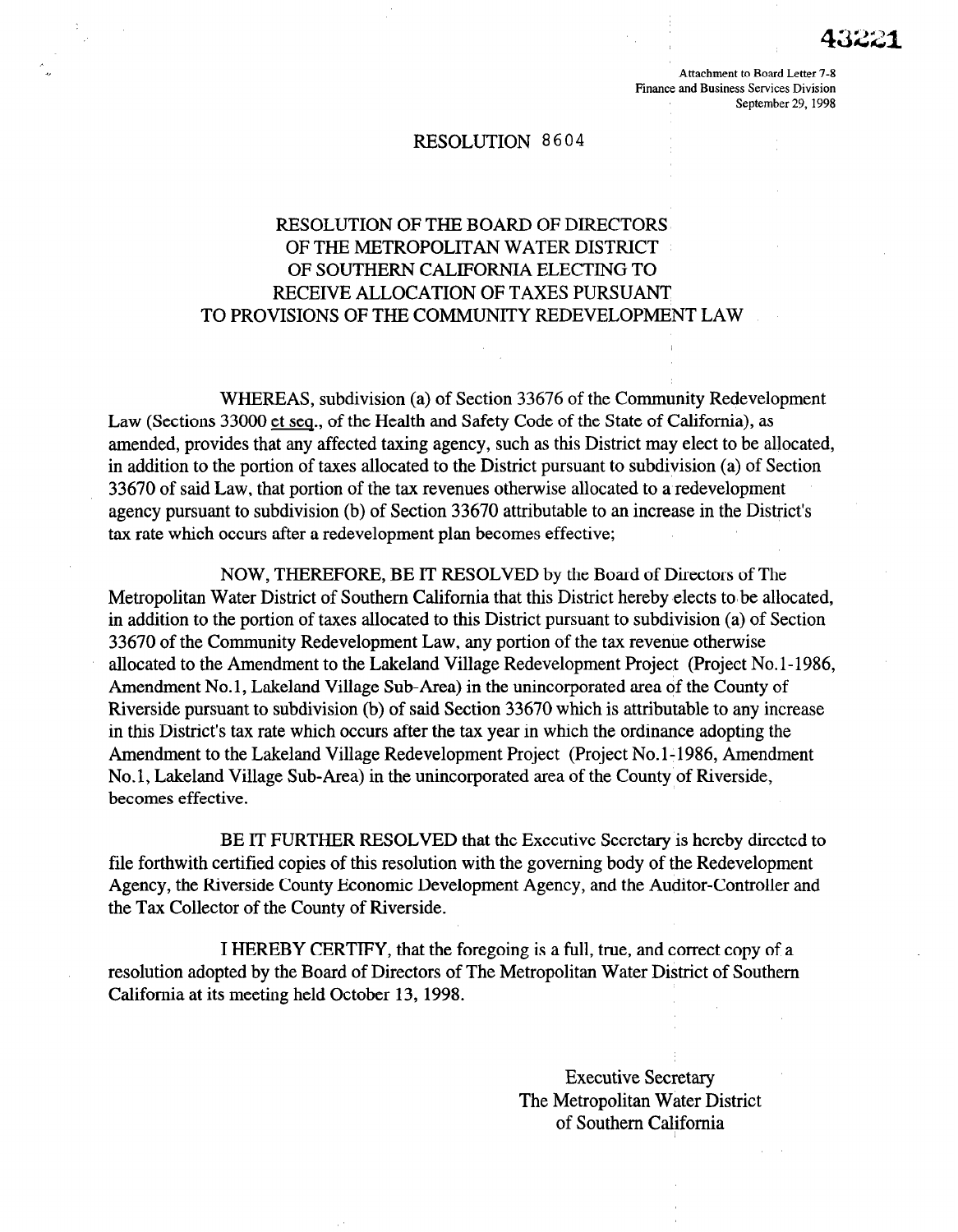Attachment to Board Letter 7-8 Finance and Business Services Division September 29, 1998

### RESOLUTION 8605

# RESOLUTION OF THE BOARD OF DIRECTORS OF THE METROPOLITAN WATER DISTRICT OF SOUTHERN CALIFORNIA ELECTING TO RECEIVE ALLOCATION OF TAXES PURSUANT TO PROVISIONS OF THE COMMUNITY REDEVELOPMENT LAW

WHEREAS, subdivision (a) of Section 33676 of the Community Redevelopment Law (Sections 33000 et seq., of the Health and Safety Code of the State of California), as amended, provides that any affected taxing agency, such as this District may elect to be allocated, in addition to the portion of taxes allocated to the District pursuant to subdivision (a) of Section 33670 of said Law, that portion of the tax revenues otherwise allocated to a redevelopment agency pursuant to subdivision (b) of Section 33670 attributable to an increase in the District's tax rate which occurs after a redevelopment plan becomes effective;

NOW, THEREFORE, BE IT RESOLVED by the Board of Directors of The Metropolitan Water District of Southern California that this District hereby elects to'be allocated, in addition to the portion of taxes allocated to this District pursuant to subdivision (a) of Section 33670 of the Community Redevelopment Law, any portion of the tax revenue otherwise allocated to the Amendment to the Thousand Palms Redevelopment Project in the unicated to the American corporation of Thousand Tamps Redevelopment Troject. In the which is a tributable to any increase in this District tax rate which occurs and security of which is attributable to any increase in this District's tax rate which occurs after the tax year in which the ordinance adopting the Amendment to the Thousand Palms Redevelopment Project in the unincorporated area of the County of Riverside, becomes effective.

BE IT FURTHER RESOLVED that the Executive Secretary is hereby directed to **FILE FORTHER RESOL VED that the Executive Secretary is nereby directed** file forthwith certified copies of this resolution with the governing body of the Redevelopment Agency, the Riverside County Economic Development Agency, and the Auditor-Controller and the Tax Collector of the County of Riverside.

I HEREBY CERTIFY, that the foregoing is a full, true, and correct copy of a resolution adopted by the Board of Directors of The Metropolitan Water District of Southern<br>California at its meeting held October 13, 1998.

> **Executive Secretary** The Metropolitan Water District of Southern California

Executive Secretary